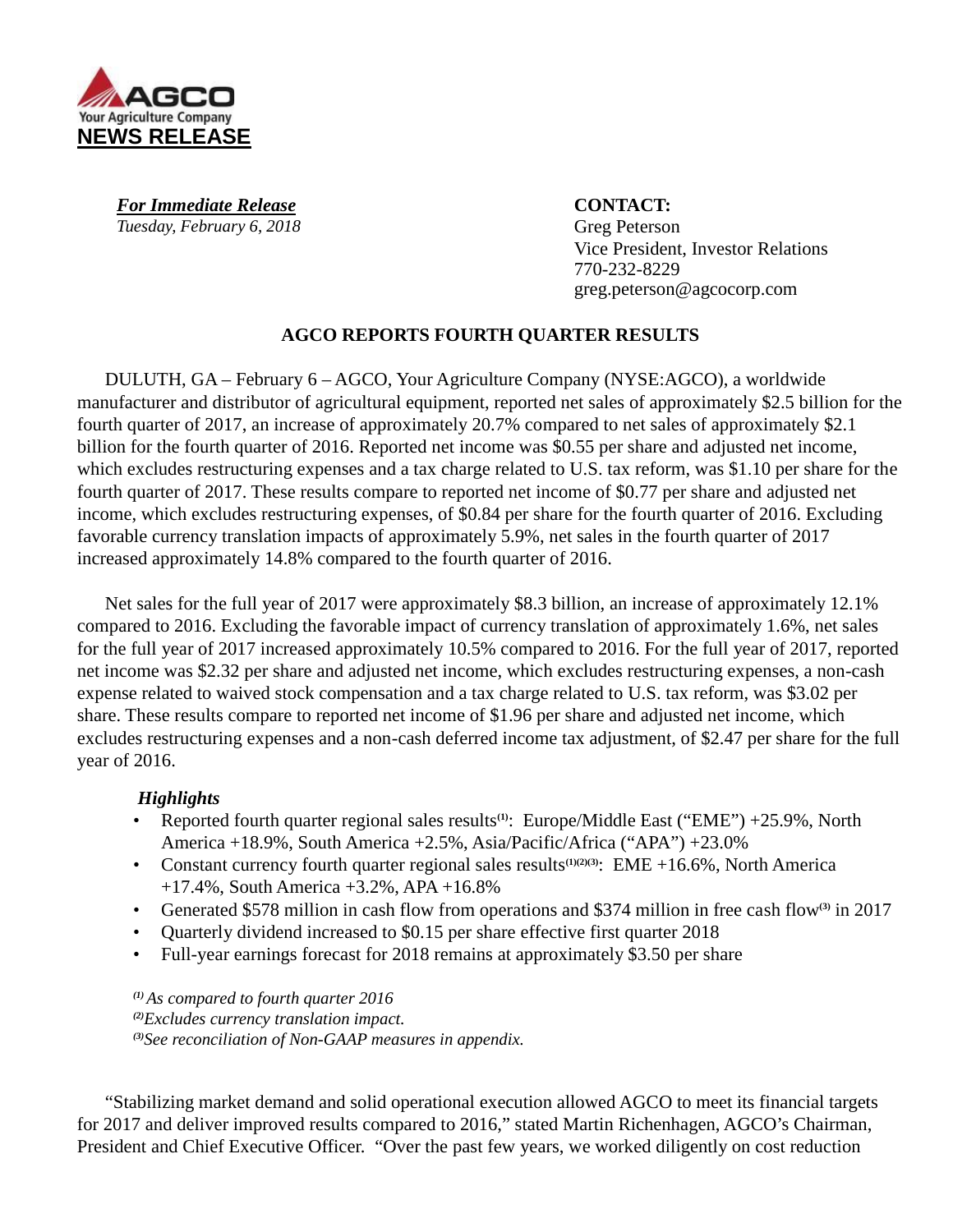strategies targeted at purchasing actions, factory productivity as well as new product development, which now positions us well to seek new opportunities for growth. Looking forward to 2018, we are forecasting further earnings improvement as industry conditions trend positively from the lower end of the agricultural equipment cycle in key markets. In addition to cost management, we will continue to make long-term investments to raise the efficiency of our factories, improve our service levels and strengthen our product offerings."

# **Market Update**

# *Industry Unit Retail Sales*

| Year ended December 31, 2017               | <b>Tractors</b><br>Change from<br>Prior Year Period | <b>Combines</b><br>Change from<br>Prior Year Period |
|--------------------------------------------|-----------------------------------------------------|-----------------------------------------------------|
| North America <sup>(1)</sup>               | Flat                                                | 10%                                                 |
| South America                              | 13%                                                 | 13%                                                 |
| Western Europe <sup><math>(2)</math></sup> | 4%                                                  | $(6)\%$                                             |

(1)*Excludes compact tractors.* (2)*Based on Company estimates*

"The 2017 global harvest is the fourth consecutive year of near record production," continued Mr. Richenhagen. "With these robust harvests, crop production has outpaced demand, thereby keeping crop prices and farm income at relatively low levels. Global industry farm equipment demand started to recover following three years of strong declines. In North America, the farm equipment fleet has begun to age, and industry retail sales were mixed throughout 2017. Tractor and combine demand was higher compared to last year, while sales in other row crop equipment remained weak. Overall, we project industry tractor sales to be relatively flat in 2018 compared to 2017, with some modest improvements in combines and hay equipment. Industry retail sales in Western Europe improved in 2017, but remained below historic levels. Growth was strongest in Germany, Italy and the United Kingdom. Recovery in the dairy sector provided support to retail sales and helped improve overall confidence in the region. While farm income remains under pressure due to low commodity prices, 2018 farm income is expected to improve modestly driven primarily by better dairy economics and higher 2017 wheat production. Based on these assumptions, we expect farmer sentiment to remain positive and 2018 demand to be relatively flat compared to 2017 levels. Industry retail sales in South America increased during 2017 as demand in Brazil grew strongly from depressed first-half levels experienced last year. Industry sales in Brazil slowed in the second half of 2017, however, as ongoing macroeconomic weakness continued to hurt farmer confidence. Industry demand in Argentina remained robust as more supportive government policies continued to stimulate growth. Our South American industry forecast for 2018 assumes industry sales are flat to modestly up compared to 2017. Our long-term global view remains positive. Increasing demand for commodities, driven by the growing world population, rising emerging market protein consumption and biofuel use, are expected to support elevated farm income and healthy conditions in our industry."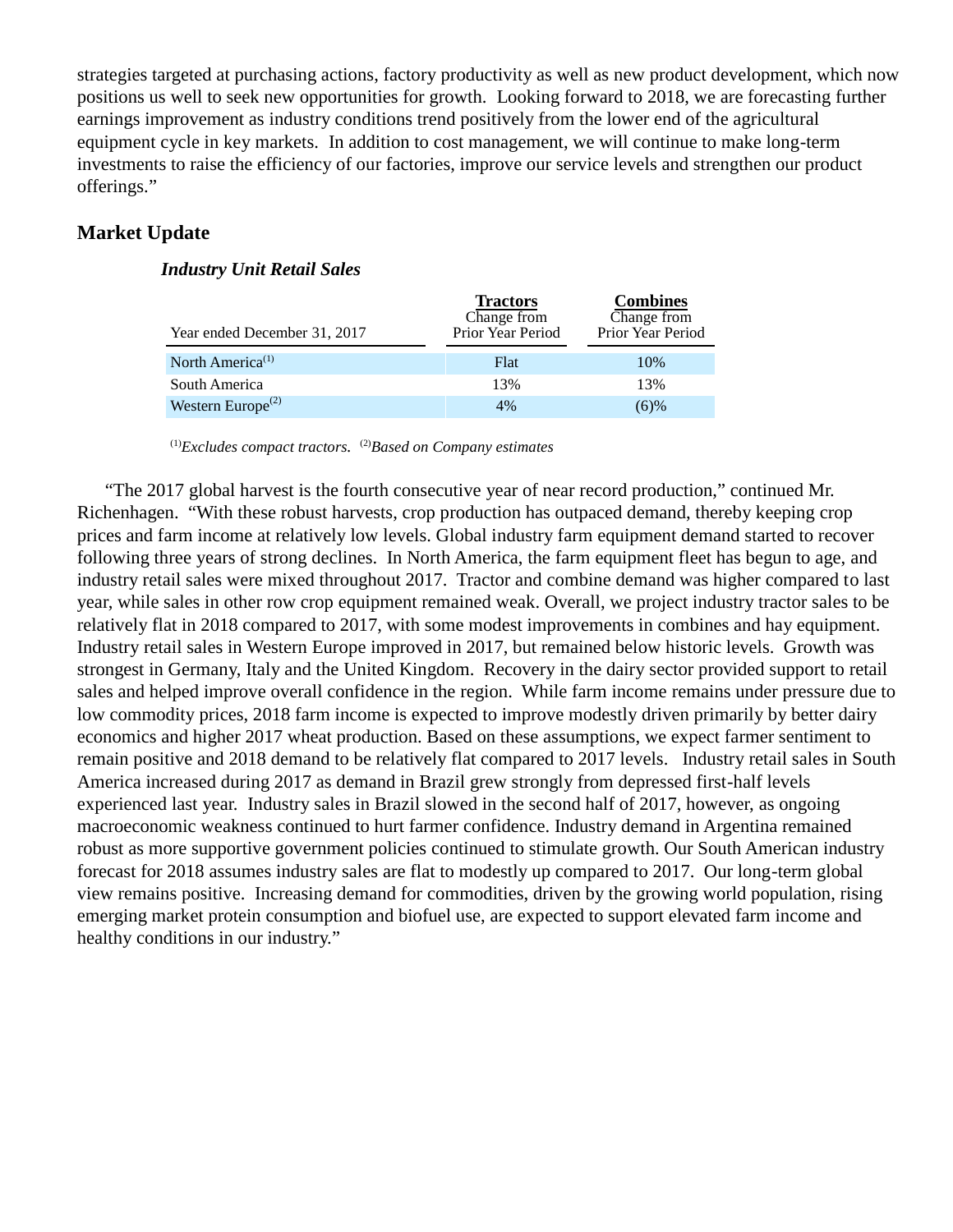# **Regional Results**

| Three Months Ended December 31,                                                                                                                                                                                                                                                                                            | 2017                   | 2016                   | $\%$<br>change<br>from<br>2016 | % change<br>from 2016 due<br>to currency<br>translation $(1)$ | % change from<br>$2016$ due to<br>acquisitions <sup>(1)</sup> |
|----------------------------------------------------------------------------------------------------------------------------------------------------------------------------------------------------------------------------------------------------------------------------------------------------------------------------|------------------------|------------------------|--------------------------------|---------------------------------------------------------------|---------------------------------------------------------------|
| North America                                                                                                                                                                                                                                                                                                              | $\mathbf{\$}$<br>531.8 | $\mathcal{S}$<br>447.4 | 18.9%                          | 1.5%                                                          | 4.3%                                                          |
| South America                                                                                                                                                                                                                                                                                                              | 315.9                  | 308.1                  | 2.5%                           | (0.7)%                                                        | 0.5%                                                          |
| <b>EME</b>                                                                                                                                                                                                                                                                                                                 | 1,434.6                | 1,139.3                | 25.9%                          | 9.4%                                                          | 1.5%                                                          |
| <b>APA</b>                                                                                                                                                                                                                                                                                                                 | 245.1                  | 199.2                  | 23.0%                          | 6.2%                                                          | 4.6%                                                          |
| Total                                                                                                                                                                                                                                                                                                                      | \$2,527.4              | \$2,094.0              | 20.7%                          | 5.9%                                                          | 2.2%                                                          |
| <b>Year Ended December 31,</b>                                                                                                                                                                                                                                                                                             | 2017                   | 2016                   | $\%$<br>change<br>from<br>2016 | % change<br>from 2016 due<br>to currency<br>translation $(1)$ | % change from<br>$2016$ due to<br>acquisitions <sup>(1)</sup> |
| North America                                                                                                                                                                                                                                                                                                              | \$1,876.7              | \$1,807.7              | 3.8%                           | 0.3%                                                          | 2.1%                                                          |
| South America                                                                                                                                                                                                                                                                                                              | 1,063.5                | 917.5                  | 15.9%                          | 4.5%                                                          | 0.4%                                                          |
| <b>EME</b>                                                                                                                                                                                                                                                                                                                 | 4,614.3                | 4,089.7                | 12.8%                          | 1.4%                                                          | 2.7%                                                          |
| <b>APA</b>                                                                                                                                                                                                                                                                                                                 | 752.0                  | 595.6                  | 26.3%                          | 2.3%                                                          | 4.0%                                                          |
| Total                                                                                                                                                                                                                                                                                                                      | \$8,306.5              | \$7,410.5              | 12.1%                          | 1.6%                                                          | 2.4%                                                          |
| <sup>(1)</sup> See Footnotes for additional disclosures<br><sup>(2)</sup> Effective January 1, 2017, AGCO realigned its regional structure as reflected in the table above. A<br>schedule showing restated segment results for 2016 is available on AGCO's website at<br>www.agcocorp.com on the "Company/Investors" page. |                        |                        |                                |                                                               |                                                               |

*AGCO Regional Net Sales (in millions)*

## *North America*

North American net sales increased approximately 3.6% in the full year of 2017 compared to 2016, excluding the positive impact of currency translation. Acquisitions benefited sales by approximately 2% in 2017. Mixed industry demand and dealer inventory reduction efforts pressured sales volumes. Sales growth in tractors, driven by new product introductions, were mostly offset by sales declines in hay tools, sprayers and grain storage equipment. Income from operations increased approximately \$25.6 million for the full year of 2017 compared to 2016 due to the benefit of higher sales and margin improvement.

# *South America*

Net sales in the South American region improved approximately 11.4%, excluding favorable currency translation impacts, in the full year of 2017 compared to 2016. The improvement was primarily driven by significantly higher sales in Argentina and modest growth in Brazil. Income from operations decreased approximately \$5.4 million for the full year of 2017 compared to 2016 due to the negative impact of material cost inflation and higher costs related to the localization of emissions compliant products.

# *Europe/Middle East*

AGCO's EME net sales increased approximately 11.4% in the full year of 2017 compared to 2016, excluding favorable currency translation. Acquisitions benefited sales by approximately 3% during 2017 compared to the full year of 2016. Most of the sales growth was achieved in the key markets of the United Kingdom, Germany and Italy. Income from operations increased approximately \$90.6 million for the full year of 2017 compared to 2016 due to higher sales and improved margins resulting from new product introductions and increased production.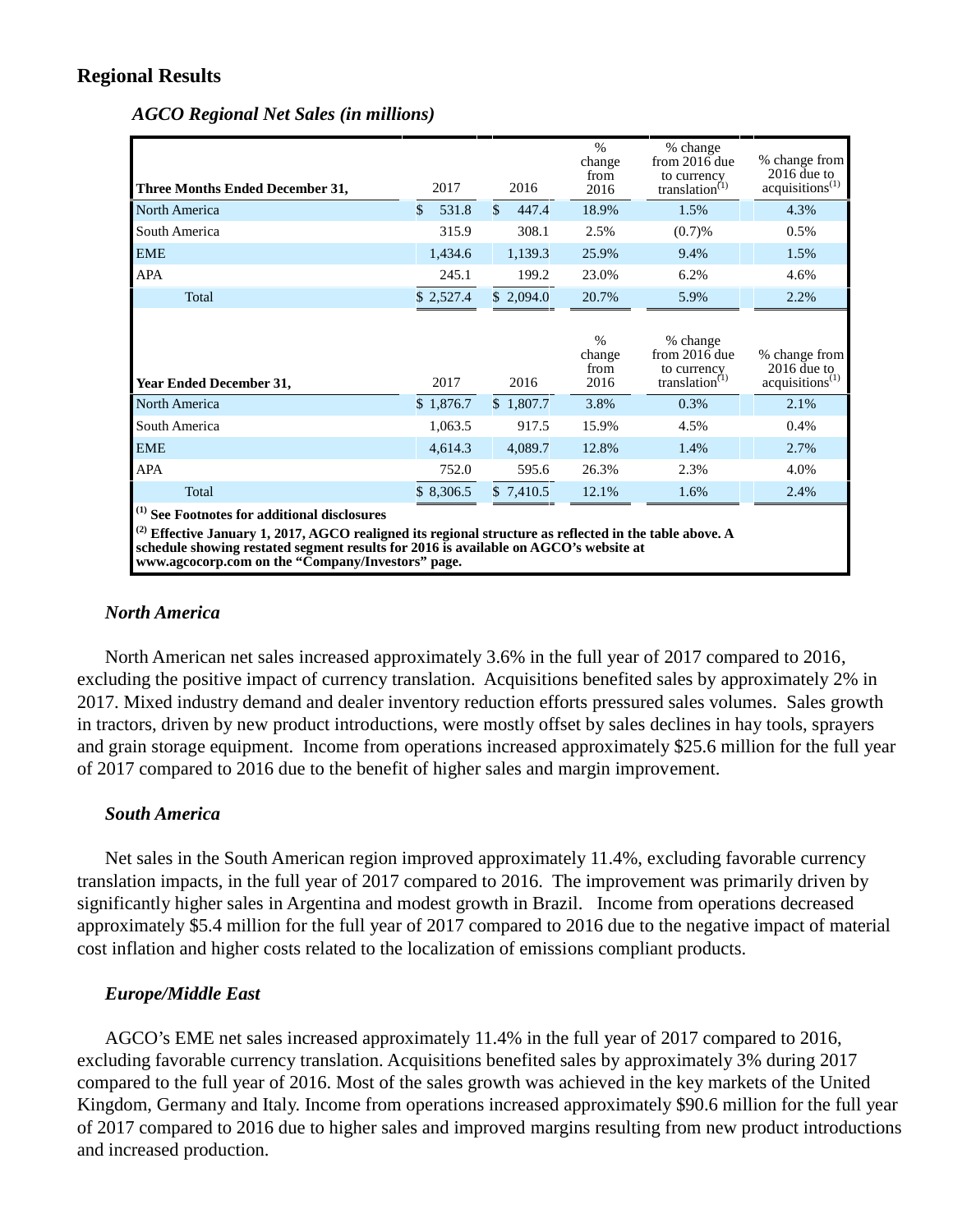## *Asia/Pacific/Africa*

Net sales in AGCO's Asia/Pacific/Africa region, excluding the positive impact of currency translation, increased approximately 23.9% in the full year of 2017 compared to the same period in 2016. Sales growth was driven primarily by China and Australia. Acquisitions benefited sales by approximately 4% during the full year of 2017 compared to the same period last year. Income from operations improved approximately \$29.1 million in 2017 compared to the full year of 2016 due to higher sales and production levels.

# **U.S. Tax Reform**

The income tax provision during the fourth quarter of 2017 includes a one-time charge of approximately \$42.0 million resulting from the enactment of U.S. tax reform legislation on December 22, 2017. The charge includes an estimate of approximately \$14.3 million related to the transition tax associated with the mandatory deemed repatriation of foreign earnings.

# **Outlook**

Relatively stable industry demand is anticipated across all regions in 2018. AGCO's net sales for 2018 are expected to reach approximately \$9.1 billion reflecting improved sales volumes, positive pricing as well as acquisition and foreign currency translation impacts. Gross and operating margins are expected to improve from 2017 levels, reflecting the positive impact of pricing and cost reduction efforts partially offset by increased engineering expenses. Based on these assumptions, 2018 earnings per share is targeted to be approximately \$3.50.

\* \* \* \* \*

AGCO will be hosting a conference call with respect to this earnings announcement at 10:00 a.m. Eastern Time on Tuesday, February 6, 2018. The Company will refer to slides on its conference call. The conference call and slide presentation can be accessed on AGCO's website at www.agcocorp.com in the "Events" section on the "Company/Investors" page of our website. A replay of the conference call will be available approximately two hours after the conclusion of the conference call for twelve months following the call. A copy of this press release will be available on AGCO's website for at least twelve months following the call.

\* \* \* \* \*

# *Safe Harbor Statement*

Statements that are not historical facts, including the projections of earnings per share, sales, industry demand, market conditions, world population, biofuel use and protein consumption, currency translation, farm income levels, margin levels, industry inventory levels, investments in product and technology development, cost reduction initiatives, production volumes, and general economic conditions, are forward-looking and subject to risks that could cause actual results to differ materially from those suggested by the statements. The following are among the factors that could cause actual results to differ materially from the results discussed in or implied by the forward-looking statements.

• Our financial results depend entirely upon the agricultural industry, and factors that adversely affect the agricultural industry generally, including declines in the general economy, increases in farm input costs, lower commodity prices, lower farm income and changes in the availability of credit for our retail customers, will adversely affect us.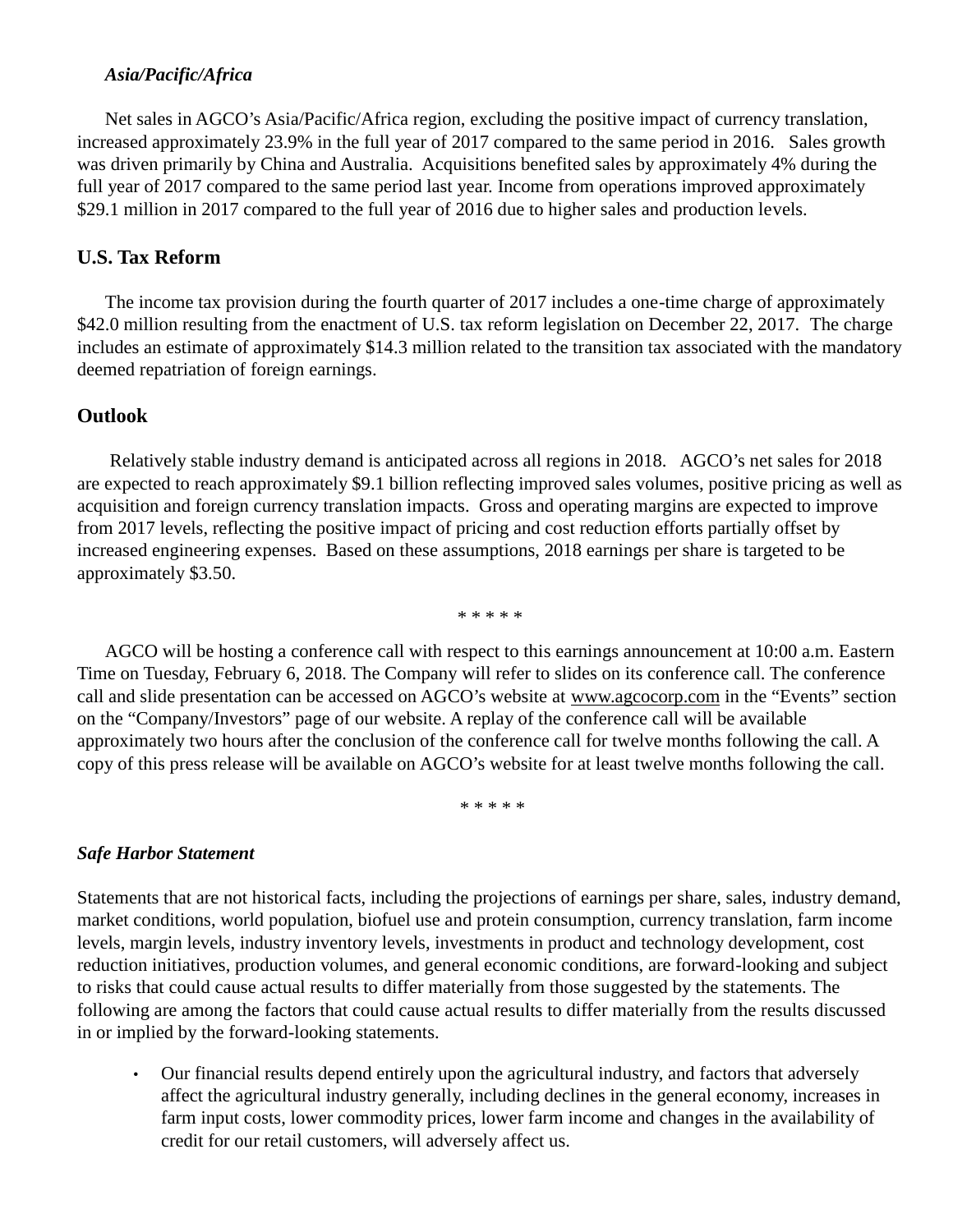- A majority of our sales and manufacturing take place outside the United States, and, many of our sales involve products that are manufactured in one country and sold in a different country, and as a result, we are exposed to risks related to foreign laws, taxes and tariffs, trade restrictions, economic conditions, labor supply and relations, political conditions and governmental policies. These risks may delay or reduce our realization of value from our international operations.
- Most retail sales of the products that we manufacture are financed, either by our joint ventures with Rabobank or by a bank or other private lender. Our joint ventures with Rabobank, which are controlled by Rabobank and are dependent upon Rabobank for financing as well, finance approximately 40% of the retail sales of our tractors and combines in the markets where the joint ventures operate. Any difficulty by Rabobank to continue to provide that financing, or any business decision by Rabobank as the controlling member not to fund the business or particular aspects of it (for example, a particular country or region), would require the joint ventures to find other sources of financing (which may be difficult to obtain), or us to find another source of retail financing for our customers, or our customers would be required to utilize other retail financing providers. As a result of the recent economic downturn, financing for capital equipment purchases generally has become more difficult in certain regions and in some cases, can be expensive to obtain. To the extent that financing is not available or available only at unattractive prices, our sales would be negatively impacted.
- Both AGCO and our finance joint ventures have substantial account receivables from dealers and end customers, and we would be adversely impacted if the collectability of these receivables was not consistent with historical experience; this collectability is dependent upon the financial strength of the farm industry, which in turn is dependent upon the general economy and commodity prices, as well as several of the other factors listed in this section.
- We have experienced substantial and sustained volatility with respect to currency exchange rate and interest rate changes, including uncertainty associated with the Euro, which can adversely affect our reported results of operations and the competitiveness of our products.
- Our success depends on the introduction of new products, particularly engines that comply with emission requirements, which requires substantial expenditures.
- Our production levels and capacity constraints at our facilities, including those resulting from plant expansions and systems upgrades at our manufacturing facilities, could adversely affect our results.
- Our expansion plans in emerging markets, including establishing a greater manufacturing and marketing presence and growing our use of component suppliers, could entail significant risks.
- We depend on suppliers for components, parts and raw materials for our products, and any failure by our suppliers to provide products as needed, or by us to promptly address supplier issues, will adversely impact our ability to timely and efficiently manufacture and sell products. We also are subject to raw material price fluctuations, which can adversely affect our manufacturing costs.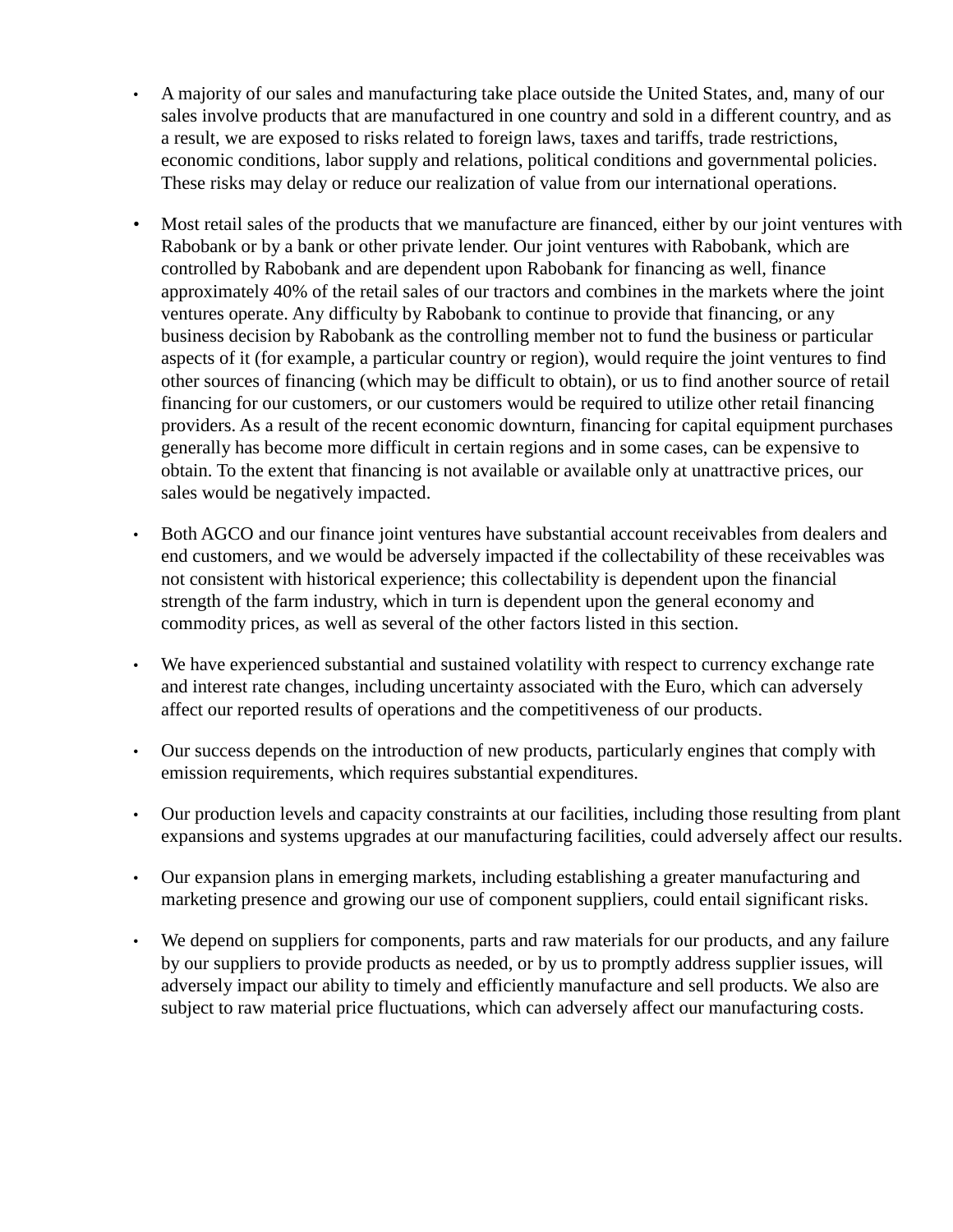- We face significant competition, and if we are unable to compete successfully against other agricultural equipment manufacturers, we would lose customers and our net sales and profitability would decline.
- We have a substantial amount of indebtedness, and, as a result, we are subject to certain restrictive covenants and payment obligations that may adversely affect our ability to operate and expand our business.

Further information concerning these and other factors is included in AGCO's filings with the Securities and Exchange Commission, including its Form 10-K for the year ended December 31, 2016 and subsequent Form 10-Qs. AGCO disclaims any obligation to update any forward-looking statements except as required by law.

\* \* \* \* \*

# *About AGCO*

AGCO (NYSE: AGCO) is a global leader in the design, manufacture and distribution of agricultural solutions and supports more productive farming through its full line of equipment and related services. AGCO products are sold through five core brands, Challenger®, Fendt®, GSI®, Massey Ferguson® and Valtra®, supported by Fuse® precision technologies and farm optimization services, and are distributed globally through a combination of over 3,000 independent dealers and distributors in approximately 150 countries. Founded in 1990, AGCO is headquartered in Duluth, GA, USA. In 2017, AGCO had net sales of \$8.3 billion. For more information, visit http://www.AGCOcorp.com. For company news, information and events, please follow us on Twitter: @AGCOCorp. For financial news on Twitter, please follow the hashtag #AGCOIR.

# # # # #

Please visit our website at www.agcocorp.com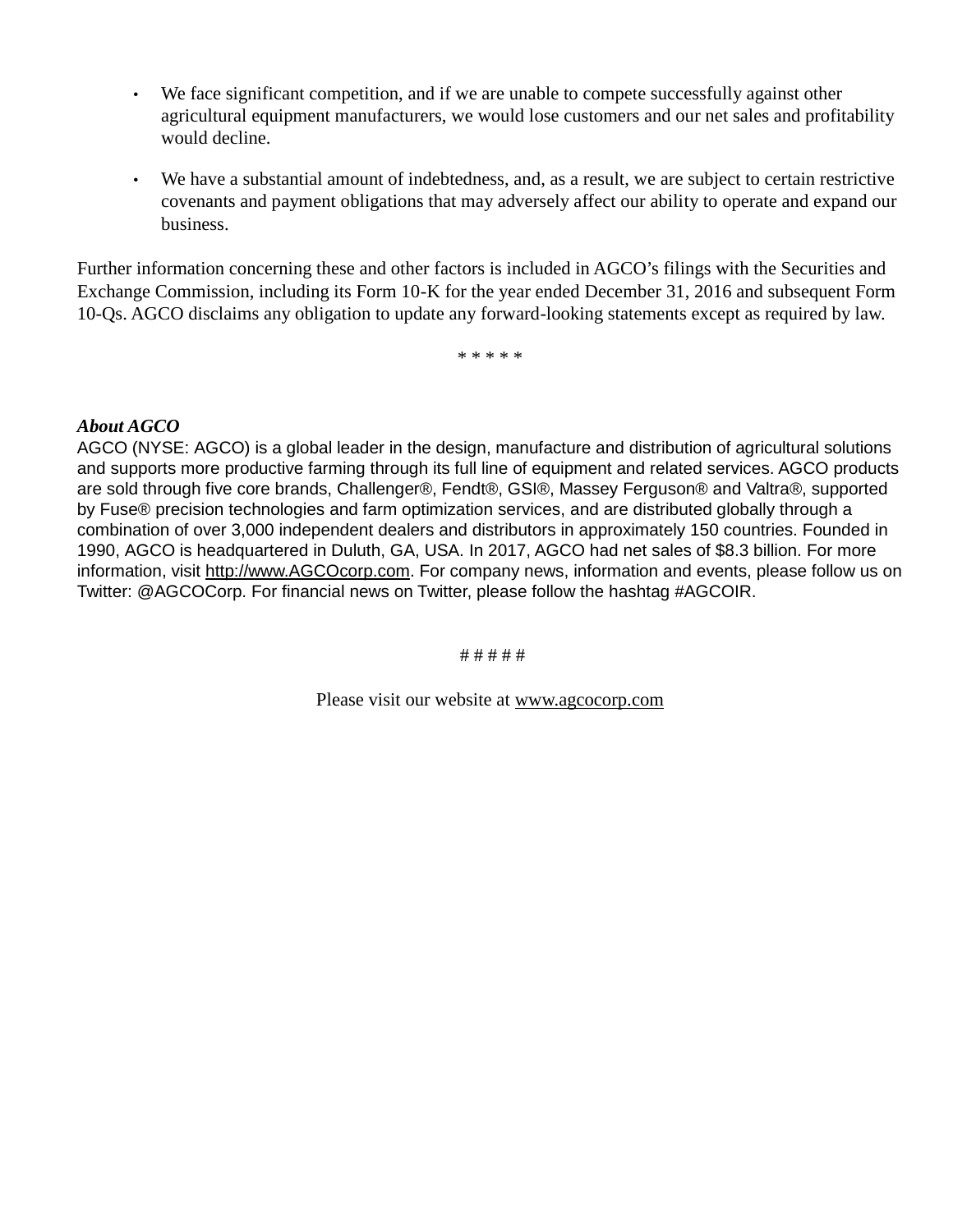# AGCO CORPORATION AND SUBSIDIARIES CONDENSED CONSOLIDATED BALANCE SHEETS (unaudited and in millions)

|                                                              | December 31, 2017 |    |           |
|--------------------------------------------------------------|-------------------|----|-----------|
| <b>ASSETS</b>                                                |                   |    |           |
| <b>Current Assets:</b>                                       |                   |    |           |
| Cash and cash equivalents                                    | \$<br>367.7       | \$ | 429.7     |
| Accounts and notes receivable, net                           | 1,019.4           |    | 890.4     |
| Inventories, net                                             | 1,872.9           |    | 1,514.8   |
| Other current assets                                         | 367.7             |    | 330.8     |
| Total current assets                                         | 3,627.7           |    | 3,165.7   |
| Property, plant and equipment, net                           | 1,485.3           |    | 1,361.3   |
| Investment in affiliates                                     | 409.0             |    | 414.9     |
| Deferred tax assets                                          | 112.2             |    | 99.7      |
| Other assets                                                 | 147.1             |    | 143.1     |
| Intangible assets, net                                       | 649.0             |    | 607.3     |
| Goodwill                                                     | 1,541.4           |    | 1,376.4   |
| <b>Total assets</b>                                          | \$<br>7,971.7     | \$ | 7,168.4   |
|                                                              |                   |    |           |
| <b>LIABILITIES AND STOCKHOLDERS' EQUITY</b>                  |                   |    |           |
| <b>Current Liabilities:</b>                                  |                   |    |           |
| Current portion of long-term debt                            | \$<br>95.4        | \$ | 85.4      |
| Accounts payable                                             | 917.5             |    | 722.6     |
| Accrued expenses                                             | 1,407.9           |    | 1,160.8   |
| Other current liabilities                                    | 229.8             |    | 176.1     |
| Total current liabilities                                    | 2.650.6           |    | 2,144.9   |
| Long-term debt, less current portion and debt issuance costs | 1,618.1           |    | 1,610.0   |
| Pensions and postretirement health care benefits             | 247.3             |    | 270.0     |
| Deferred tax liabilities                                     | 130.5             |    | 112.4     |
| Other noncurrent liabilities                                 | 229.9             |    | 193.9     |
| <b>Total liabilities</b>                                     | 4,876.4           |    | 4,331.2   |
|                                                              |                   |    |           |
| Stockholders' Equity:                                        |                   |    |           |
| AGCO Corporation stockholders' equity:                       |                   |    |           |
| Common stock                                                 | 0.8               |    | 0.8       |
| Additional paid-in capital                                   | 136.6             |    | 103.3     |
| Retained earnings                                            | 4,253.8           |    | 4,113.6   |
| Accumulated other comprehensive loss                         | (1,361.6)         |    | (1,441.6) |
| Total AGCO Corporation stockholders' equity                  | 3,029.6           |    | 2,776.1   |
| Noncontrolling interests                                     | 65.7              |    | 61.1      |
| Total stockholders' equity                                   | 3,095.3           |    | 2,837.2   |
| Total liabilities and stockholders' equity                   | \$<br>7,971.7     | \$ | 7,168.4   |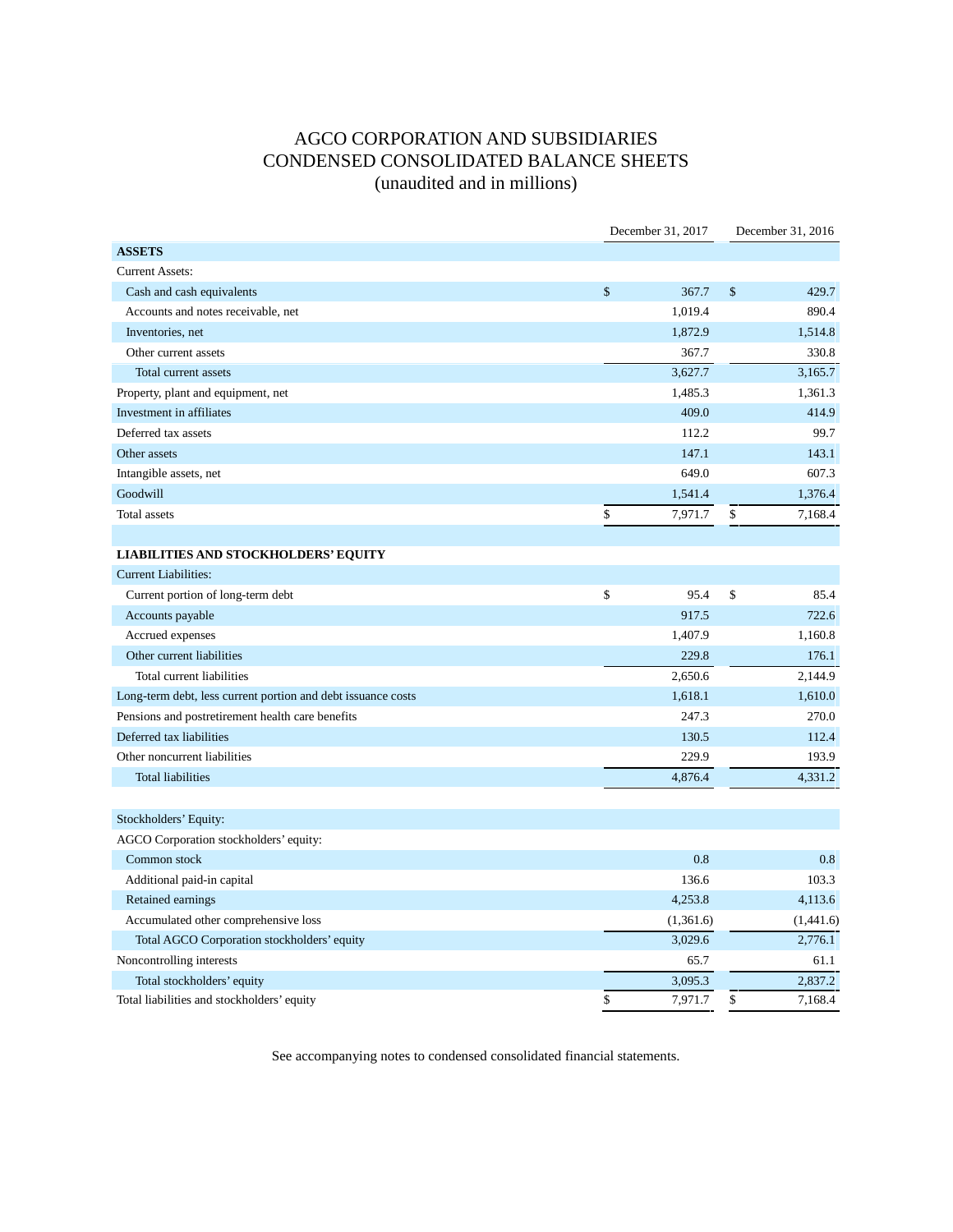# AGCO CORPORATION AND SUBSIDIARIES CONDENSED CONSOLIDATED STATEMENTS OF OPERATIONS (unaudited and in millions, except per share data)

|                                                                                |      | Three Months Ended December 31, |               |         |
|--------------------------------------------------------------------------------|------|---------------------------------|---------------|---------|
|                                                                                |      | 2017                            |               | 2016    |
| Net sales                                                                      | \$   | 2,527.4                         | $\mathsf{\$}$ | 2,094.0 |
| Cost of goods sold                                                             |      | 1,996.4                         |               | 1,673.7 |
| Gross profit                                                                   |      | 531.0                           |               | 420.3   |
| Selling, general and administrative expenses                                   |      | 277.1                           |               | 224.8   |
| Engineering expenses                                                           |      | 93.4                            |               | 81.8    |
| Restructuring expenses                                                         |      | 2.7                             |               | 6.4     |
| Amortization of intangibles                                                    |      | 15.5                            |               | 15.9    |
| Income from operations                                                         |      | 142.3                           |               | 91.4    |
| Interest expense, net                                                          |      | 11.5                            |               | 17.6    |
| Other expense, net                                                             |      | 25.3                            |               | 4.3     |
| Income before income taxes and equity in net earnings of affiliates            |      | 105.5                           |               | 69.5    |
| Income tax provision                                                           |      | 68.7                            |               | 18.3    |
| Income before equity in net earnings of affiliates                             |      | 36.8                            |               | 51.2    |
| Equity in net earnings of affiliates                                           |      | 8.3                             |               | 10.0    |
| Net income                                                                     |      | 45.1                            |               | 61.2    |
| Net (income) loss attributable to noncontrolling interests                     |      | (0.8)                           |               | 0.8     |
| Net income attributable to AGCO Corporation and subsidiaries                   | $\$$ | 44.3                            | \$            | 62.0    |
| Net income per common share attributable to AGCO Corporation and subsidiaries: |      |                                 |               |         |
| <b>Basic</b>                                                                   | $\$$ | 0.56                            | \$            | 0.78    |
| Diluted                                                                        | \$   | 0.55                            | \$            | 0.77    |
| Cash dividends declared and paid per common share                              | \$   | 0.14                            | \$            | 0.13    |
| Weighted average number of common and common equivalent shares outstanding:    |      |                                 |               |         |
| <b>Basic</b>                                                                   |      | 79.6                            |               | 79.9    |
| Diluted                                                                        |      | 80.5                            |               | 80.8    |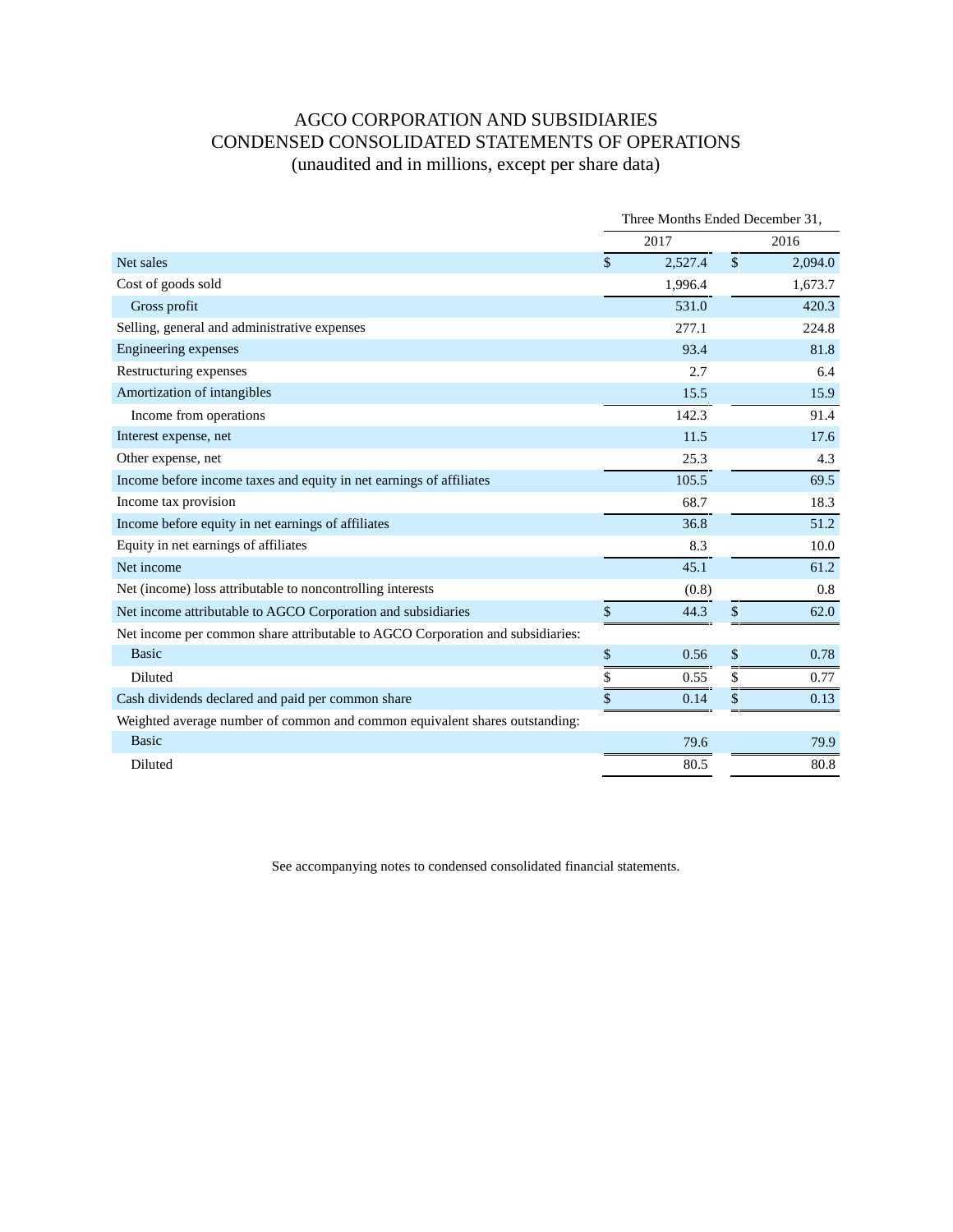# AGCO CORPORATION AND SUBSIDIARIES CONDENSED CONSOLIDATED STATEMENTS OF OPERATIONS (unaudited and in millions, except per share data)

|                                                                                |                    | Years Ended December 31. |                    |         |
|--------------------------------------------------------------------------------|--------------------|--------------------------|--------------------|---------|
|                                                                                |                    | 2017                     |                    | 2016    |
| Net sales                                                                      | $\mathbf{\hat{s}}$ | 8,306.5                  | $\mathbf{\hat{S}}$ | 7,410.5 |
| Cost of goods sold                                                             |                    | 6,541.2                  |                    | 5,895.0 |
| Gross profit                                                                   |                    | 1,765.3                  |                    | 1,515.5 |
| Selling, general and administrative expenses                                   |                    | 970.7                    |                    | 867.9   |
| Engineering expenses                                                           |                    | 323.1                    |                    | 296.1   |
| Restructuring expenses                                                         |                    | 11.2                     |                    | 11.9    |
| Amortization of intangibles                                                    |                    | 57.0                     |                    | 51.2    |
| Income from operations                                                         |                    | 403.3                    |                    | 288.4   |
| Interest expense, net                                                          |                    | 45.1                     |                    | 52.1    |
| Other expense, net                                                             |                    | 74.4                     |                    | 31.4    |
| Income before income taxes and equity in net earnings of affiliates            |                    | 283.8                    |                    | 204.9   |
| Income tax provision                                                           |                    | 133.6                    |                    | 92.2    |
| Income before equity in net earnings of affiliates                             |                    | 150.2                    |                    | 112.7   |
| Equity in net earnings of affiliates                                           |                    | 39.1                     |                    | 47.5    |
| Net income                                                                     |                    | 189.3                    |                    | 160.2   |
| Net income attributable to noncontrolling interests                            |                    | (2.9)                    |                    | (0.1)   |
| Net income attributable to AGCO Corporation and subsidiaries                   | $\mathbb{S}$       | 186.4                    | \$                 | 160.1   |
| Net income per common share attributable to AGCO Corporation and subsidiaries: |                    |                          |                    |         |
| <b>Basic</b>                                                                   | \$                 | 2.34                     | \$                 | 1.97    |
| Diluted                                                                        | \$                 | 2.32                     | \$                 | 1.96    |
| Cash dividends declared and paid per common share                              | \$                 | 0.56                     | \$                 | 0.52    |
| Weighted average number of common and common equivalent shares outstanding:    |                    |                          |                    |         |
| <b>Basic</b>                                                                   |                    | 79.5                     |                    | 81.4    |
| Diluted                                                                        |                    | 80.2                     |                    | 81.7    |
|                                                                                |                    |                          |                    |         |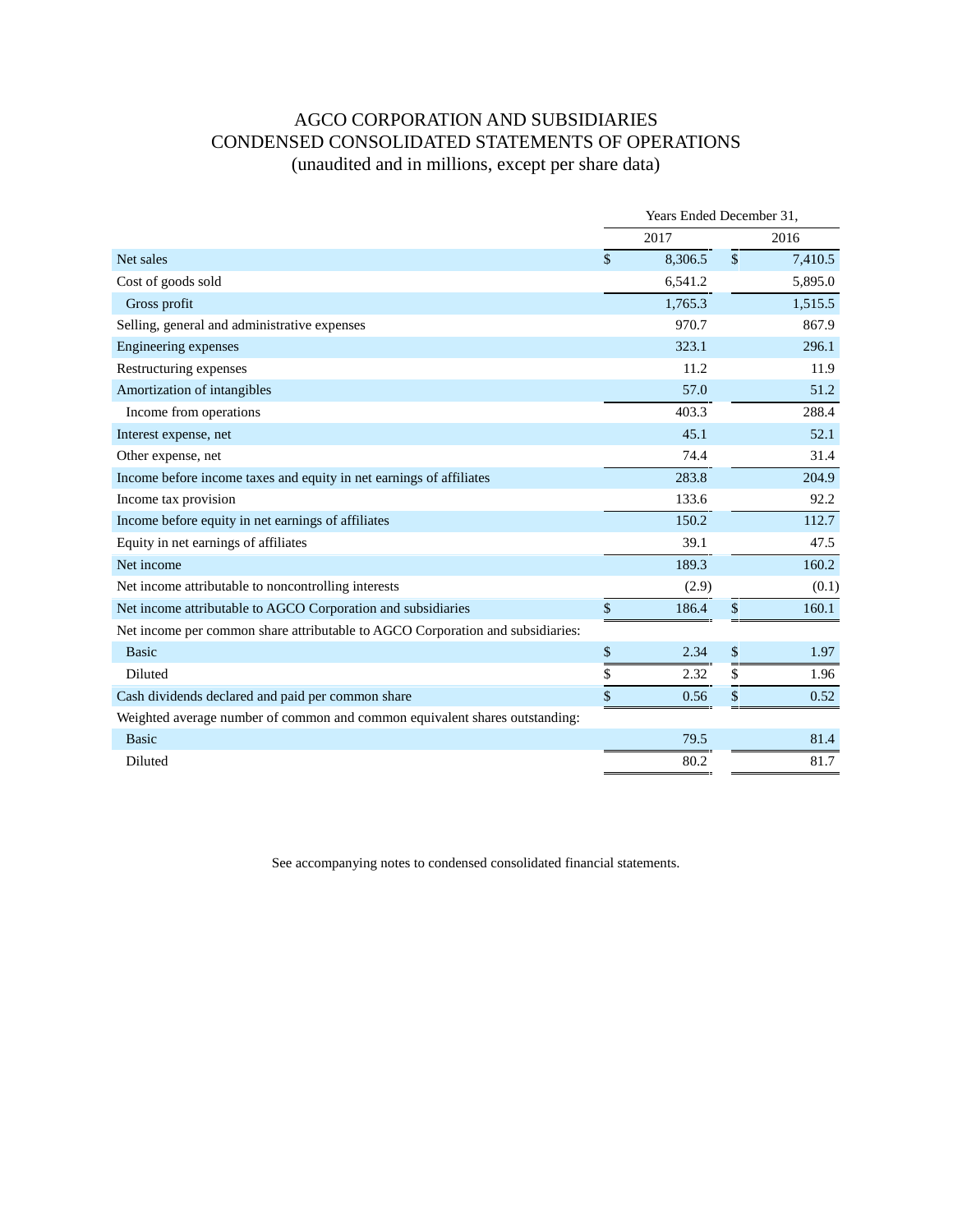# AGCO CORPORATION AND SUBSIDIARIES CONDENSED CONSOLIDATED STATEMENTS OF CASH FLOWS

(unaudited and in millions)

|                                                                                          | Years Ended December 31, |         |    |         |
|------------------------------------------------------------------------------------------|--------------------------|---------|----|---------|
|                                                                                          |                          | 2017    |    | 2016    |
| Cash flows from operating activities:                                                    |                          |         |    |         |
| Net income                                                                               | \$                       | 189.3   | \$ | 160.2   |
| Adjustments to reconcile net income to net cash provided by operating activities:        |                          |         |    |         |
| Depreciation                                                                             |                          | 222.8   |    | 223.4   |
| Deferred debt issuance cost amortization                                                 |                          | 0.7     |    | 1.0     |
| Amortization of intangibles                                                              |                          | 57.0    |    | 51.2    |
| Stock compensation expense                                                               |                          | 38.2    |    | 18.1    |
| Proceeds from termination of hedging instrument                                          |                          |         |    | 7.3     |
| Equity in net earnings of affiliates, net of cash received                               |                          | 41.2    |    | (1.4)   |
| Deferred income tax (benefit) provision                                                  |                          | (14.1)  |    | 2.1     |
| Other                                                                                    |                          | 2.3     |    | 1.3     |
| Changes in operating assets and liabilities, net of effects from purchase of businesses: |                          |         |    |         |
| Accounts and notes receivable, net                                                       |                          | (34.7)  |    | (4.5)   |
| Inventories, net                                                                         |                          | (196.0) |    | (33.1)  |
| Other current and noncurrent assets                                                      |                          | (36.6)  |    | (98.7)  |
| Accounts payable                                                                         |                          | 123.5   |    | 62.8    |
| Accrued expenses                                                                         |                          | 149.0   |    | 47.0    |
| Other current and noncurrent liabilities                                                 |                          | 35.0    |    | (67.2)  |
| Total adjustments                                                                        |                          | 388.3   |    | 209.3   |
| Net cash provided by operating activities                                                |                          | 577.6   |    | 369.5   |
| Cash flows from investing activities:                                                    |                          |         |    |         |
| Purchases of property, plant and equipment                                               |                          | (203.9) |    | (201.0) |
| Proceeds from sale of property, plant and equipment                                      |                          | 4.1     |    | 2.4     |
| Purchase of businesses, net of cash acquired                                             |                          | (293.1) |    | (383.8) |
| Investment in consolidated affiliates, net of cash acquired                              |                          |         |    | (11.8)  |
| Investments in unconsolidated affiliates                                                 |                          | (0.8)   |    | (4.5)   |
| Restricted cash and other                                                                |                          |         |    | 0.4     |
| Net cash used in investing activities                                                    |                          | (493.7) |    | (598.3) |
| Cash flows from financing activities:                                                    |                          |         |    |         |
| (Payments) proceeds from debt obligations, net                                           |                          | (125.8) |    | 495.5   |
| Purchases and retirement of common stock                                                 |                          |         |    | (212.5) |
| Payment of dividends to stockholders                                                     |                          | (44.5)  |    | (42.5)  |
| Payment of minimum tax withholdings on stock compensation                                |                          | (6.9)   |    | (2.0)   |
| Payment of debt issuance costs                                                           |                          |         |    | (2.5)   |
| Investments by noncontrolling interest                                                   |                          | 0.5     |    | 0.4     |
| Net cash (used in) provided by financing activities                                      |                          | (176.7) |    | 236.4   |
| Effects of exchange rate changes on cash and cash equivalents                            |                          | 30.8    |    | (4.6)   |
| (Decrease) increase in cash and cash equivalents                                         |                          | (62.0)  |    | 3.0     |
| Cash and cash equivalents, beginning of year                                             |                          | 429.7   |    | 426.7   |
| Cash and cash equivalents, end of year                                                   | \$                       | 367.7   | \$ | 429.7   |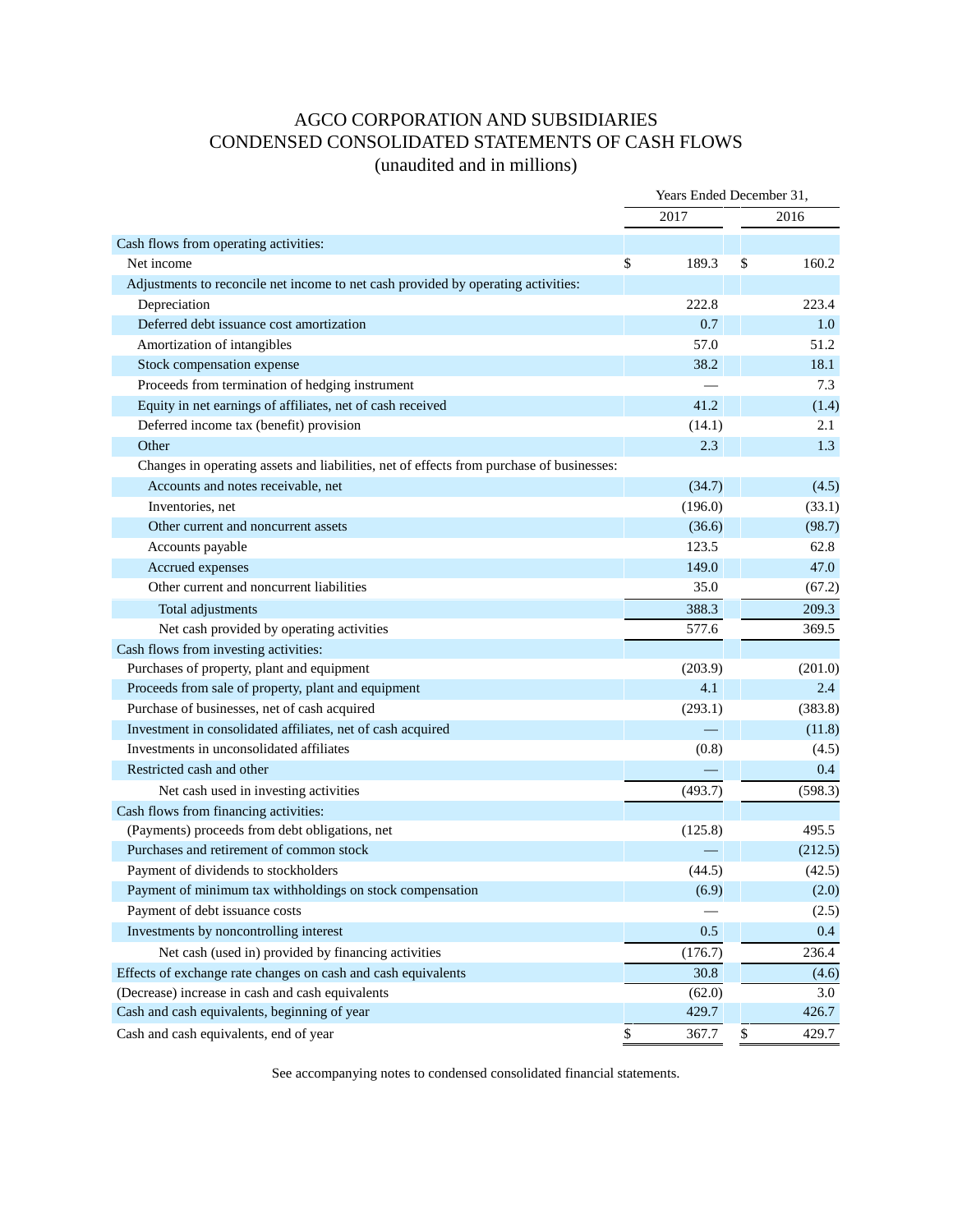# AGCO CORPORATION AND SUBSIDIARIES NOTES TO CONDENSED CONSOLIDATED FINANCIAL STATEMENTS (unaudited, in millions, except share amounts, per share data and employees)

## **1. STOCK COMPENSATION EXPENSE (CREDIT)**

The Company recorded stock compensation expense (credit) as follows:

|                                              |      | Three Months Ended December 31, | Years Ended December 31, |      |  |  |
|----------------------------------------------|------|---------------------------------|--------------------------|------|--|--|
|                                              | 2017 | 2016                            | 2017                     | 2016 |  |  |
| Cost of goods sold                           | 0.4  | $(0.1)$ \$                      | 2.8 <sup>°</sup>         |      |  |  |
| Selling, general and administrative expenses | 6.5  | (1.1)                           | 35.6                     | 16.9 |  |  |
| Total stock compensation expense (credit)    | 6.9  | $(1.2)$ \$                      | 38.4                     | 18.4 |  |  |

The Company recorded approximately \$4.8 million of accelerated stock compensation expense during the three months ended March 31, 2017 associated with a waived stock award declined by the Company's Chief Executive Officer.

### **2. RESTRUCTURING EXPENSES**

From 2014 through 2017, the Company announced and initiated several actions to rationalize employee headcount at various manufacturing facilities and administrative offices located in Europe, South America, China and the United States in order to reduce costs in response to softening global market demand and lower production volumes. The aggregate headcount reduction was approximately 2,750 employees in 2014, 2015 and 2016. The Company had approximately \$15.3 million of severance and related costs accrued as of December 31, 2016. During the year ended December 31, 2017, the Company recorded an additional \$11.2 million of severance and related costs associated with further rationalizations associated with the termination of approximately 620 employees, and paid approximately \$16.8 million of severance and related costs. The remaining \$10.9 million of accrued severance and other related costs as of December 31, 2017, inclusive of approximately \$1.4 million of positive foreign currency translation impacts, are expected to be paid primarily during 2018.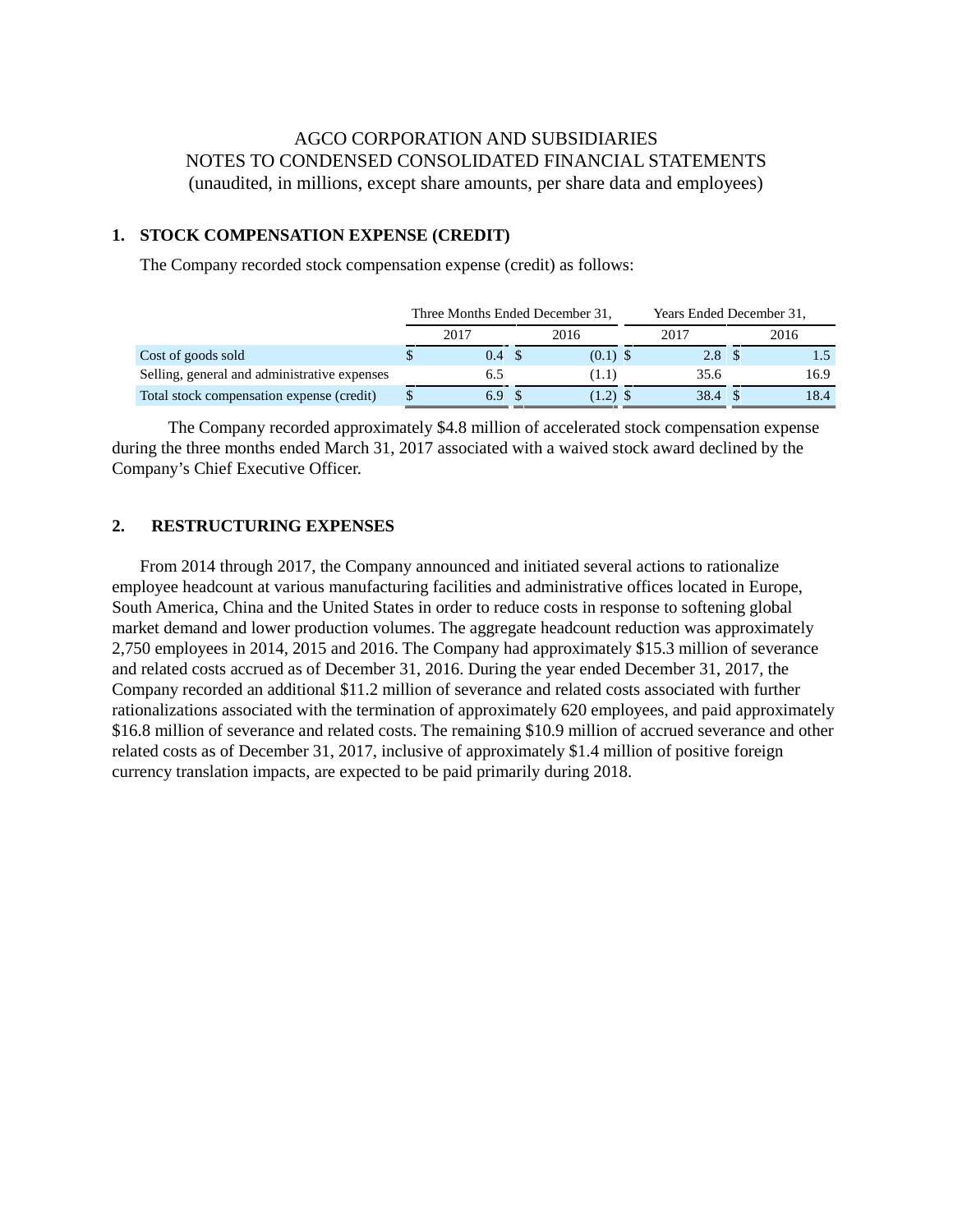# **3. INDEBTEDNESS**

Indebtedness at December 31, 2017 and 2016 consisted of the following:

|                                                  | December 31, 2017 |    | December 31, 2016 |
|--------------------------------------------------|-------------------|----|-------------------|
| 1.056% Senior term loan due 2020                 | \$<br>239.8       | \$ | 211.0             |
| Credit facility, expires 2020                    | 471.2             |    | 329.2             |
| Senior term loans due 2021                       | 119.9             |    | 316.5             |
| $5\frac{7}{8}\%$ Senior notes due 2021           | 305.3             |    | 306.6             |
| Senior term loans due between 2019 and 2026      | 449.7             |    | 395.6             |
| Other long-term debt                             | 131.6             |    | 141.6             |
| Debt issuance costs                              | (4.0)             |    | (5.1)             |
|                                                  | 1.713.5           |    | 1,695.4           |
| Current portion of other long-term debt<br>Less: | (95.4)            |    | (85.4)            |
| Total indebtedness, less current portion         | 1.618.1           | S  | 1.610.0           |

### **4. INVENTORIES**

Inventories at December 31, 2017 and 2016 were as follows:

|                              | December 31, 2017 | December 31, 2016 |
|------------------------------|-------------------|-------------------|
| Finished goods               | 684.1             | \$<br>589.3       |
| Repair and replacement parts | 605.9             | 532.5             |
| Work in process              | 178.7             | 113.8             |
| Raw materials                | 404.2             | 279.2             |
| Inventories, net             | 1,872.9           | 1,514.8           |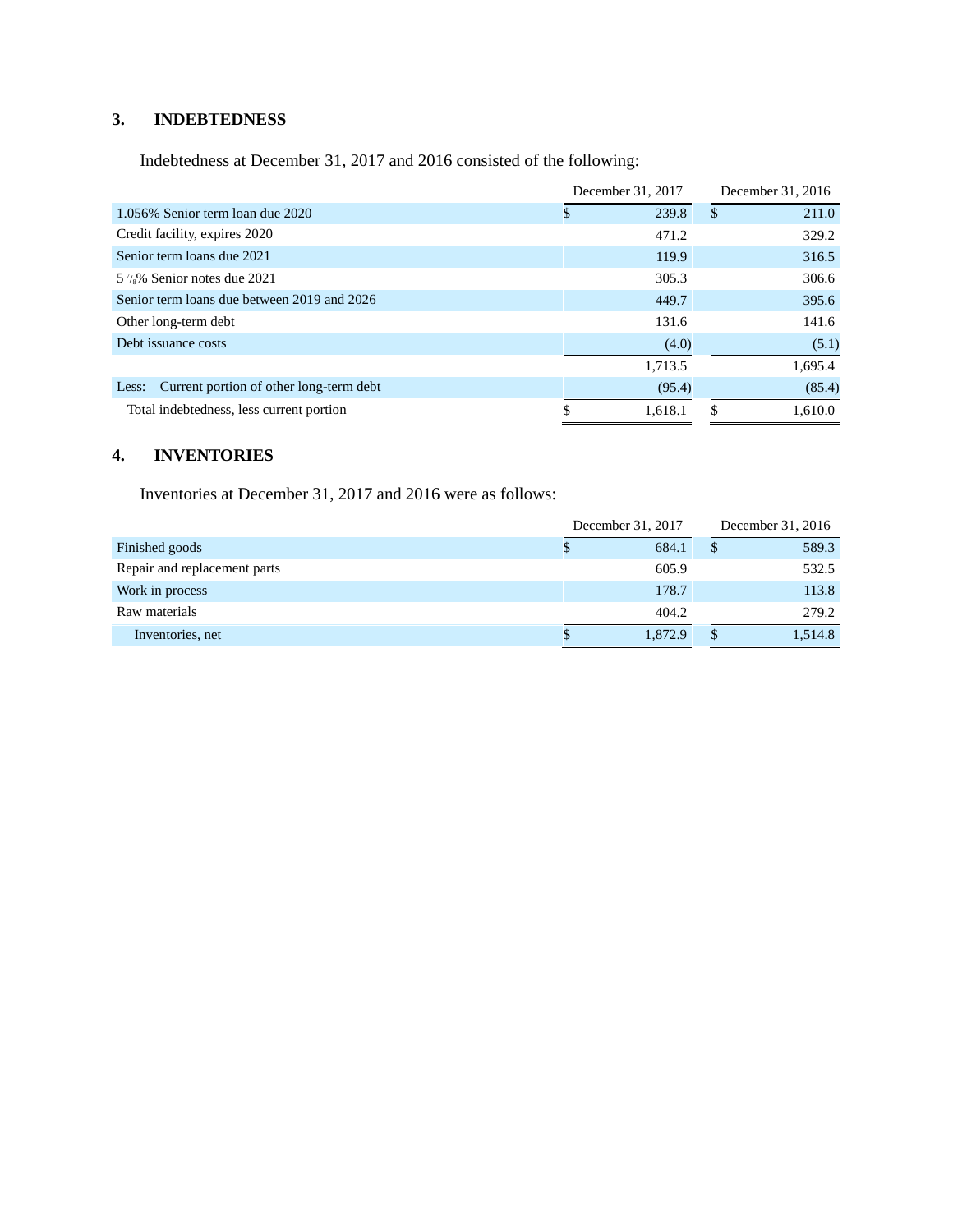#### **5. ACCOUNTS RECEIVABLE SALES AGREEMENTS**

At December 31, 2017 and 2016, the Company had accounts receivable sales agreements that permit the sale, on an ongoing basis, of a majority of its wholesale receivables in North America, Europe and Brazil to its U.S., Canadian, European and Brazilian finance joint ventures. As of December 31, 2017 and 2016, the cash received from receivables sold under the U.S., Canadian, European and Brazilian accounts receivable sales agreements was approximately \$1.3 billion and \$1.1 billion, respectively.

Losses on sales of receivables associated with the accounts receivable financing facilities discussed above, reflected within "Other expense, net" in the Company's Consolidated Statements of Operations, were approximately \$11.7 million and \$39.2 million during the three months and year ended December 31, 2017, respectively. Losses on sales of receivables associated with the accounts receivable financing facilities discussed above, reflected within "Other expense, net" in the Company's Consolidated Statements of Operations, were approximately \$5.7 million and \$19.5 million during the three months and year ended December 31, 2016, respectively.

The Company's finance joint ventures in Europe, Brazil and Australia also provide wholesale financing to the Company's dealers. As of December 31, 2017 and 2016, these finance joint ventures had approximately \$41.6 million and \$41.5 million, respectively, of outstanding accounts receivable associated with these arrangements. In addition, the Company sells certain trade receivables under factoring arrangements to other financial institutions around the world.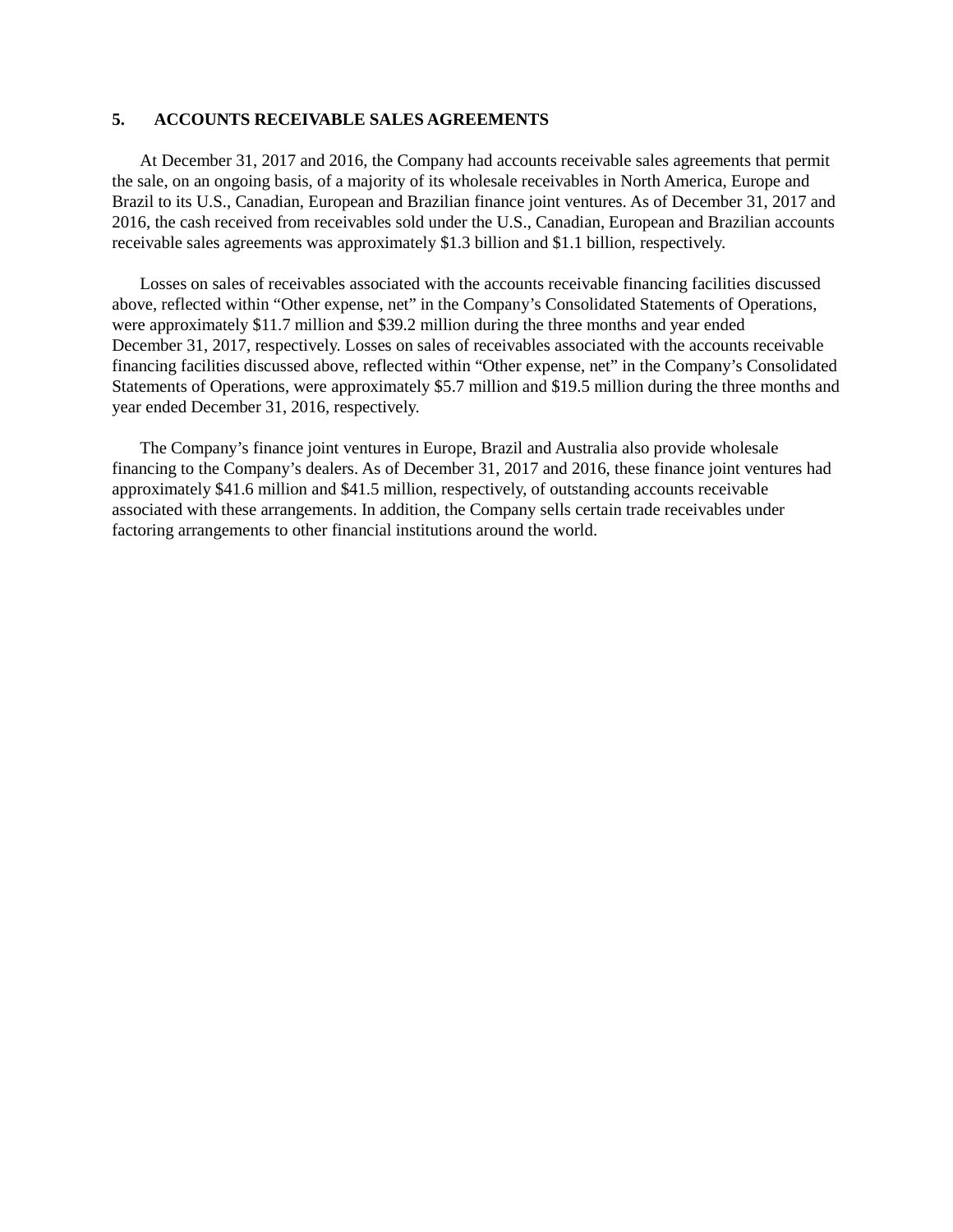#### **6. NET INCOME PER SHARE**

A reconciliation of net income attributable to AGCO Corporation and subsidiaries and weighted average common shares outstanding for purposes of calculating basic and diluted net income per share for the three months and years ended December 31, 2017 and 2016 is as follows:

| Three Months Ended<br>December 31. |      |               |      |     |       |               |                                    |  |      |
|------------------------------------|------|---------------|------|-----|-------|---------------|------------------------------------|--|------|
| 2017                               |      | 2016          |      |     |       |               | 2016                               |  |      |
|                                    |      |               |      |     |       |               |                                    |  |      |
| \$.                                | 44.3 | S.            | 62.0 | S.  | 186.4 | £.            | 160.1                              |  |      |
|                                    | 79.6 |               |      |     | 79.9  |               | 79.5                               |  | 81.4 |
| S                                  | 0.56 | -S            | 0.78 | S   | 2.34  | -S            | 1.97                               |  |      |
|                                    |      |               |      |     |       |               |                                    |  |      |
| \$                                 | 44.3 | <sup>\$</sup> | 62.0 | \$. | 186.4 | <sup>\$</sup> | 160.1                              |  |      |
|                                    | 79.6 |               | 79.9 |     | 79.5  |               | 81.4                               |  |      |
|                                    | 0.9  |               | 0.9  |     | 0.7   |               | 0.3                                |  |      |
|                                    | 80.5 |               | 80.8 |     | 80.2  |               | 81.7                               |  |      |
| \$                                 | 0.55 | S.            | 0.77 | S   | 2.32  | <b>S</b>      | 1.96                               |  |      |
|                                    |      |               |      |     |       | 2017          | <b>Years Ended</b><br>December 31. |  |      |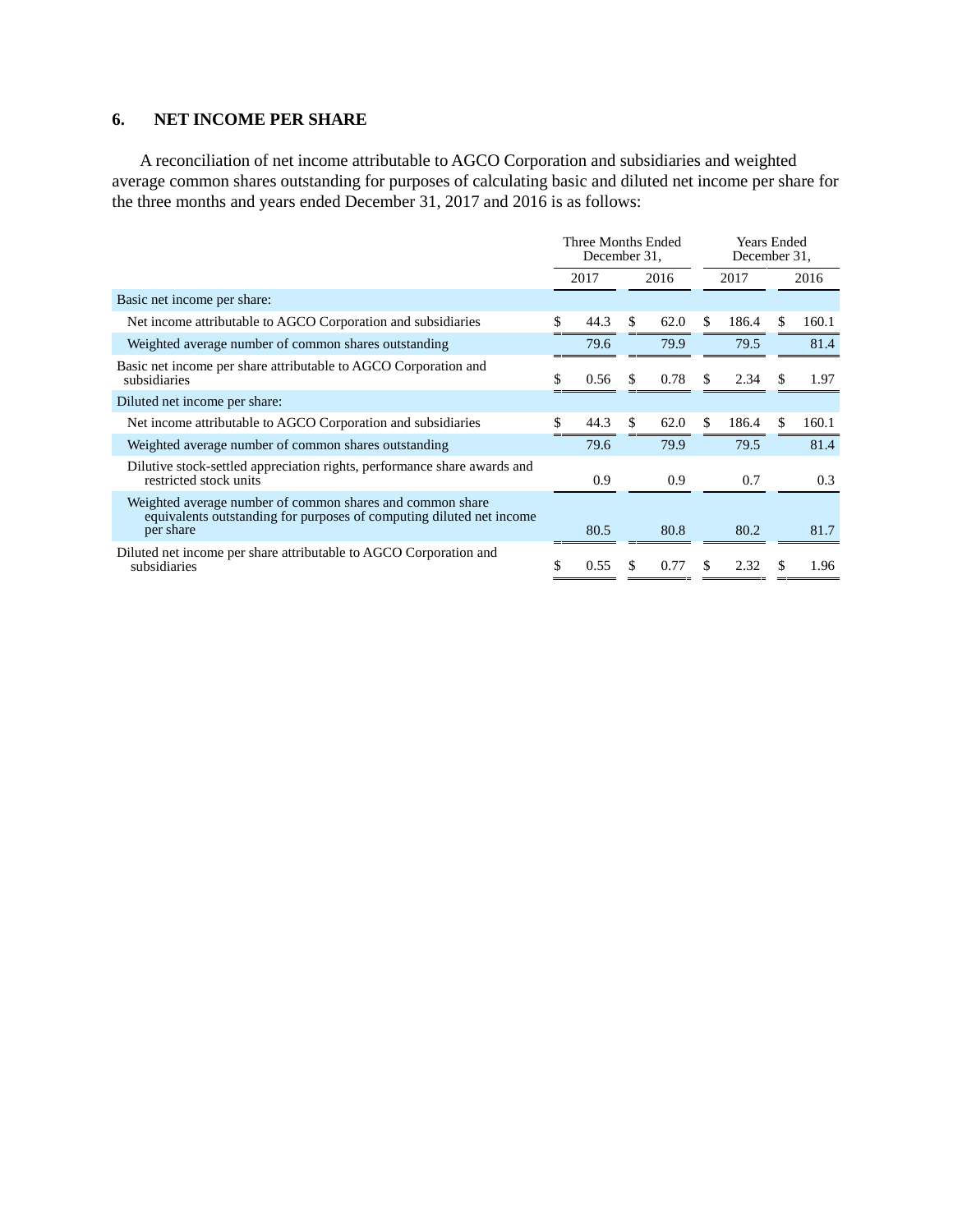#### **7. SEGMENT REPORTING**

Effective January 1, 2017, the Company modified its system of reporting, resulting from changes to its internal management and organizational structure, which changed its reportable segments from North America; South America; Europe/Africa/Middle East; and Asia/Pacific to North America; South America; Europe/Middle East; and Asia/Pacific/Africa. The Asia/Pacific/Africa reportable segment includes the regions of Africa, Asia, Australia and New Zealand, and the Europe/Africa/Middle East segment no longer includes certain markets in Africa. Effective January 1, 2017, these reportable segments are reflective of how the Company's chief operating decision maker reviews operating results for the purposes of allocating resources and assessing performance.

The Company's four reportable segments distribute a full range of agricultural equipment and related replacement parts. The Company evaluates segment performance primarily based on income from operations. Sales for each segment are based on the location of the third-party customer. The Company's selling, general and administrative expenses and engineering expenses are charged to each segment based on the region and division where the expenses are incurred. As a result, the components of income from operations for one segment may not be comparable to another segment. Segment results for the three months and years ended December 31, 2017 and 2016 are as follows:

| North            |         | South            |         | Europe/                |             | Asia/<br>ca        |              | Consolidated |
|------------------|---------|------------------|---------|------------------------|-------------|--------------------|--------------|--------------|
|                  |         |                  |         |                        |             |                    |              |              |
| \$<br>531.8      | \$      | 315.9            | \$      | 1,434.6                | \$          | 245.1              | \$           | 2,527.4      |
| 12.0             |         | 0.7              |         | 163.4                  |             | 25.6               |              | 201.7        |
|                  |         |                  |         |                        |             |                    |              |              |
|                  |         |                  |         |                        |             |                    |              |              |
| \$<br>447.4      | \$      | 308.1            | \$      | 1,139.3                | \$          | 199.2              | \$           | 2,094.0      |
| (4.9)            |         | 13.6             |         | 122.0                  |             | 11.3               |              | 142.0        |
|                  |         |                  |         |                        |             |                    |              |              |
| North<br>America |         | South<br>America |         | Europe/<br>Middle East |             | Pacific/Afri<br>ca |              | Consolidated |
|                  |         |                  |         |                        |             |                    |              |              |
| \$<br>1,876.7    | \$      | 1,063.5          | \$      | 4,614.3                | \$          | 752.0              | \$           | 8,306.5      |
| 64.7             |         | 14.5             |         | 500.0                  |             | 48.8               |              | 628.0        |
|                  |         |                  |         |                        |             |                    |              |              |
|                  |         |                  |         |                        |             |                    |              |              |
| \$<br>1,807.7    | \$      | 917.5            | \$      | 4,089.7                | \$          | 595.6              | \$           | 7,410.5      |
|                  | America |                  | America |                        | Middle East |                    | Pacific/Afri | Asia/        |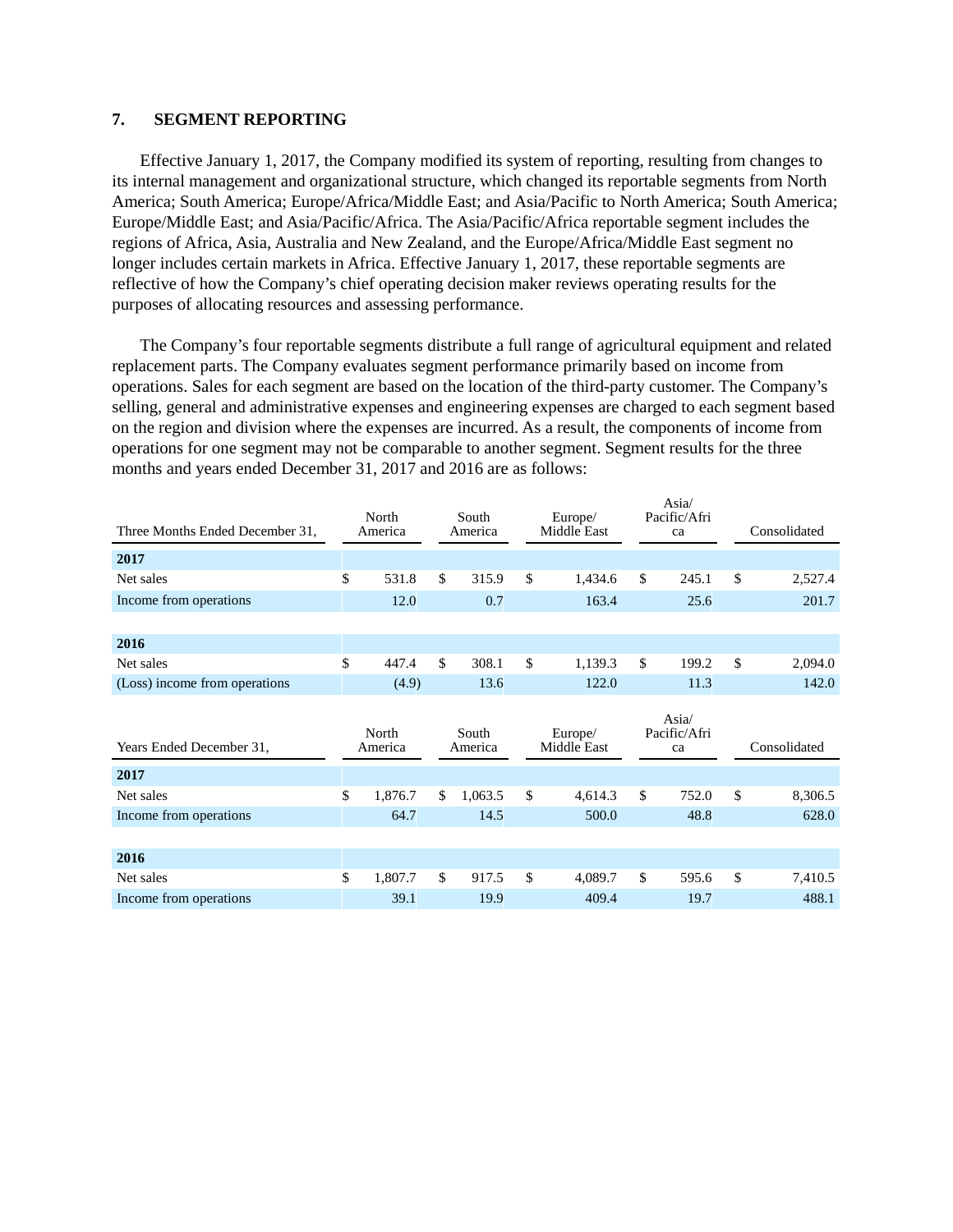A reconciliation from the segment information to the consolidated balances for income from operations is set forth below:

|                                     | Three Months Ended December 31, |          |        | Years Ended December 31, |         |      |         |  |
|-------------------------------------|---------------------------------|----------|--------|--------------------------|---------|------|---------|--|
|                                     | 2017                            |          | 2016   |                          | 2017    | 2016 |         |  |
| Segment income from operations      | 201.7                           | <b>S</b> | 142.0  | S                        | 628.0   | \$   | 488.1   |  |
| Corporate expenses                  | (34.7)                          |          | (29.4) |                          | (120.9) |      | (119.7) |  |
| Stock compensation (expense) credit | (6.5)                           |          | 1.1    |                          | (35.6)  |      | (16.9)  |  |
| Restructuring expenses              | (2.7)                           |          | (6.4)  |                          | (11.2)  |      | (11.9)  |  |
| Amortization of intangibles         | (15.5)                          |          | (15.9) |                          | (57.0)  |      | (51.2)  |  |
| Consolidated income from operations | 142.3                           |          | 91.4   |                          | 403.3   |      | 288.4   |  |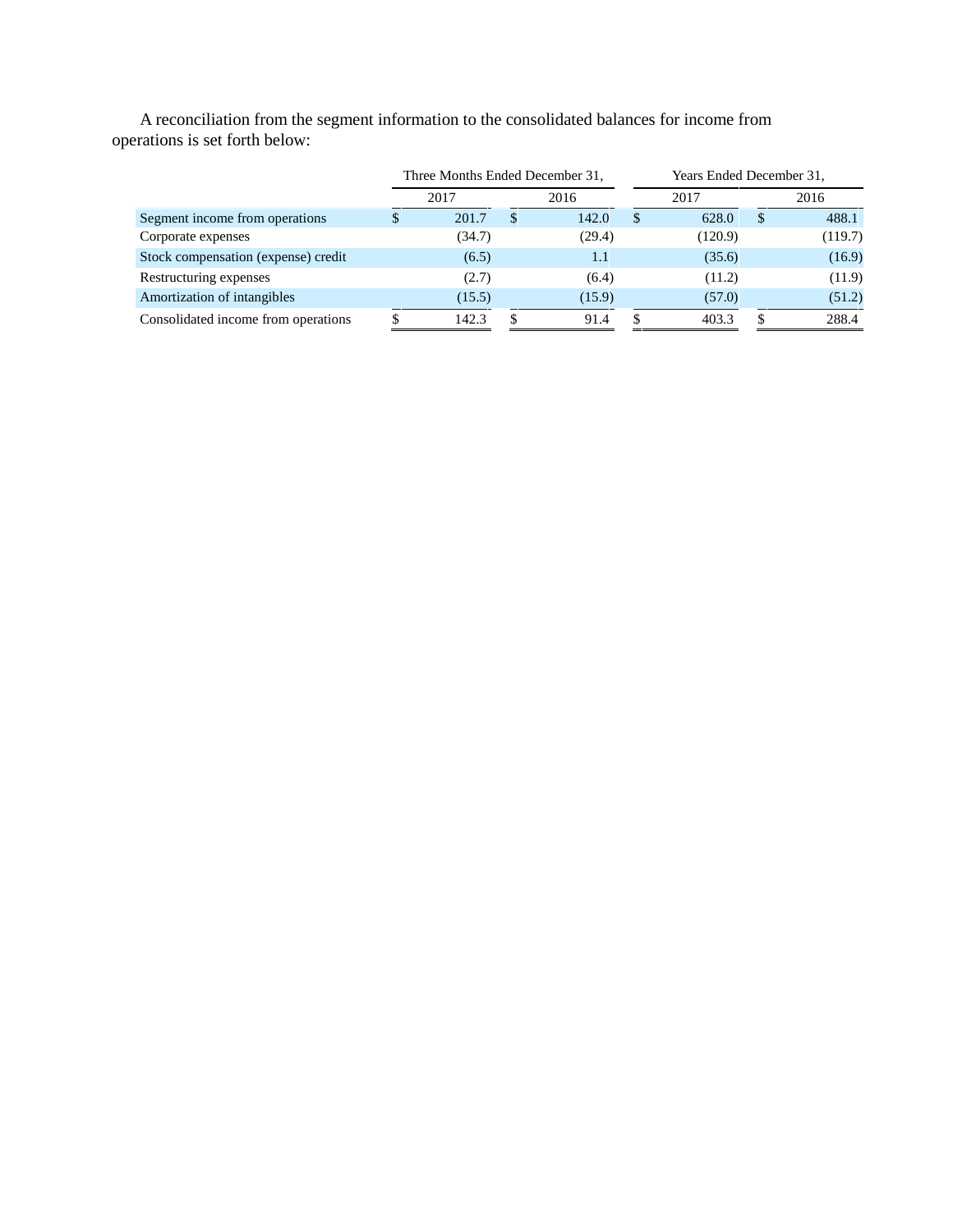#### **RECONCILIATION OF NON-GAAP MEASURES**

This earnings release discloses adjusted income from operations, adjusted net income, adjusted net income per share, net sales on a constant currency basis and free cash flow, each of which excludes amounts that are typically included in the most directly comparable measure calculated in accordance with U.S. generally accepted accounting principles ("GAAP"). A reconciliation of each of those measures to the most directly comparable GAAP measure is included below.

The following is a reconciliation of reported income from operations, net income and net income per share to adjusted income from operations, net income and net income per share for the three months and years ended December 31, 2017 and 2016 (in millions, except per share data):

|                                       |                                  | Three Months Ended December 31, |                  |              |                                        |      |                                  |      |                  |         |                                        |      |  |
|---------------------------------------|----------------------------------|---------------------------------|------------------|--------------|----------------------------------------|------|----------------------------------|------|------------------|---------|----------------------------------------|------|--|
|                                       |                                  |                                 | 2017             |              | 2016                                   |      |                                  |      |                  |         |                                        |      |  |
|                                       | Income From<br><b>Operations</b> |                                 | Net Income $(1)$ |              | Net Income<br>Per Share <sup>(1)</sup> |      | Income From<br><b>Operations</b> |      | Net Income $(1)$ |         | Net Income<br>Per Share <sup>(1)</sup> |      |  |
| As reported                           | \$                               | $142.3$ \$                      |                  | 44.3 $\sqrt$ |                                        | 0.55 | - \$                             | 91.4 | -S               | 62.0 S  |                                        | 0.77 |  |
| Restructuring expenses <sup>(2)</sup> |                                  | 2.7                             |                  | 2.4          |                                        | 0.03 |                                  | 6.4  |                  | 5.6     |                                        | 0.07 |  |
| U.S. tax reform $^{(3)}$              |                                  |                                 |                  | 42.0         |                                        | 0.52 |                                  |      |                  |         |                                        |      |  |
| As adjusted                           |                                  | 145.0 S                         |                  | 88.7         | - \$                                   | 1.10 | -8                               | 97.8 | -S               | 67.6 \$ |                                        | 0.84 |  |

 $(1)$  Net income and net income per share amounts are after tax.

 $(2)$  The restructuring expenses recorded during the three months ended December 31, 2017 and 2016 related primarily to severance costs associated with the Company's rationalization of certain U.S., European, South American and Chinese manufacturing operations and various administrative offices.

<sup>(3)</sup> During the three months ended December 31, 2017, the Company recorded a one-time charge of approximately \$42.0 million resulting from the enactment of U.S. tax reform legislation on December 22, 2017. The charge includes an estimate of approximately \$14.3 million related to the transition tax associated with the mandatory deemed repatriation of foreign earnings, with the remainder primarily related to the remeasurement of certain net deferred tax assets using the lower U.S. corporate tax rate, as well as other tax impacts associated with unremitted foreign earnings. The one-time charge related to the enacted tax reform legislation is based on the Company's current estimates. The final impact of the tax reform legislation may differ materially due to factors such as further refinement of the Company's calculations, changes in interpretations and assumptions that the Company and its advisors have made, additional guidance that may be issued in the future by the U.S. government, and actions that the Company may take as a result of the legislation.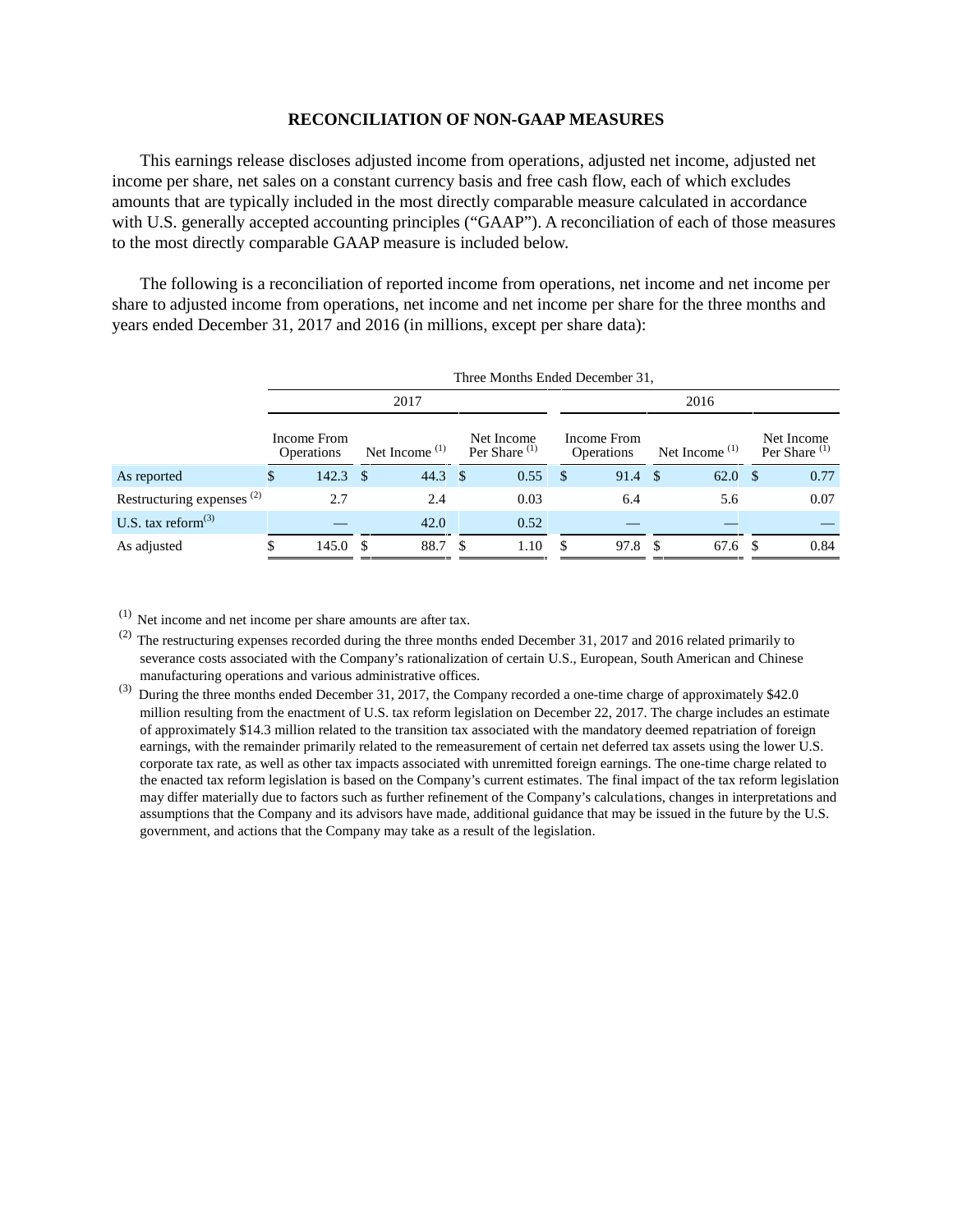| 2017                                                                                                                               | 2016                                   |  |  |  |  |  |  |  |
|------------------------------------------------------------------------------------------------------------------------------------|----------------------------------------|--|--|--|--|--|--|--|
| Income From<br>Income From<br>Net Income<br>Per Share $(1)(2)$<br>Net Income $(1)$<br>Net Income $(1)$<br>Operations<br>Operations | Net Income<br>Per Share <sup>(1)</sup> |  |  |  |  |  |  |  |
| 288.4<br>$160.1 \text{ }$ \$<br>403.3 \$<br>$186.4 \quad $$<br>2.32<br><sup>\$</sup><br>As reported<br>\$<br>\$.                   | 1.96                                   |  |  |  |  |  |  |  |
| Restructuring expenses <sup>(3)</sup><br>11.2<br>8.8<br>9.9<br>0.11<br>11.9                                                        | 0.12                                   |  |  |  |  |  |  |  |
| Non-cash expense related<br>to waived stock<br>compensation <sup>(4)</sup><br>4.8<br>4.8<br>0.06                                   |                                        |  |  |  |  |  |  |  |
| Deferred income tax<br>adjustment $(5)$<br>31.6                                                                                    | 0.39                                   |  |  |  |  |  |  |  |
| U.S. tax reform $^{(6)}$<br>42.0<br>0.52                                                                                           |                                        |  |  |  |  |  |  |  |
| 3.02<br>419.3 \$<br>242.0<br>300.3<br>$201.6$ \$<br>As adjusted<br>- \$<br>-S                                                      | 2.47                                   |  |  |  |  |  |  |  |

 $(1)$  Net income and net income per share amounts are after tax.

(2) Rounding may impact summation of amounts.

<sup>(3)</sup> The restructuring expenses recorded during the years ended December 31, 2017 and 2016 related primarily to severance costs associated with the Company's rationalization of certain U.S., European, South American and Chinese manufacturing operations and various administrative offices.

(4) The Company recorded accelerated stock compensation expense associated with a waived award declined by the Company's CEO of approximately \$4.8 million during the three months ended March 31, 2017.

(5) The Company recorded a non-cash adjustment to increase the valuation allowance on the U.S. deferred income tax assets of approximately \$31.6 million during the three months ended June 30, 2016.

(6) During the year ended December 31, 2017, the Company recorded a one-time charge of approximately \$42.0 million resulting from the enactment of U.S. tax reform legislation on December 22, 2017, as previously described.